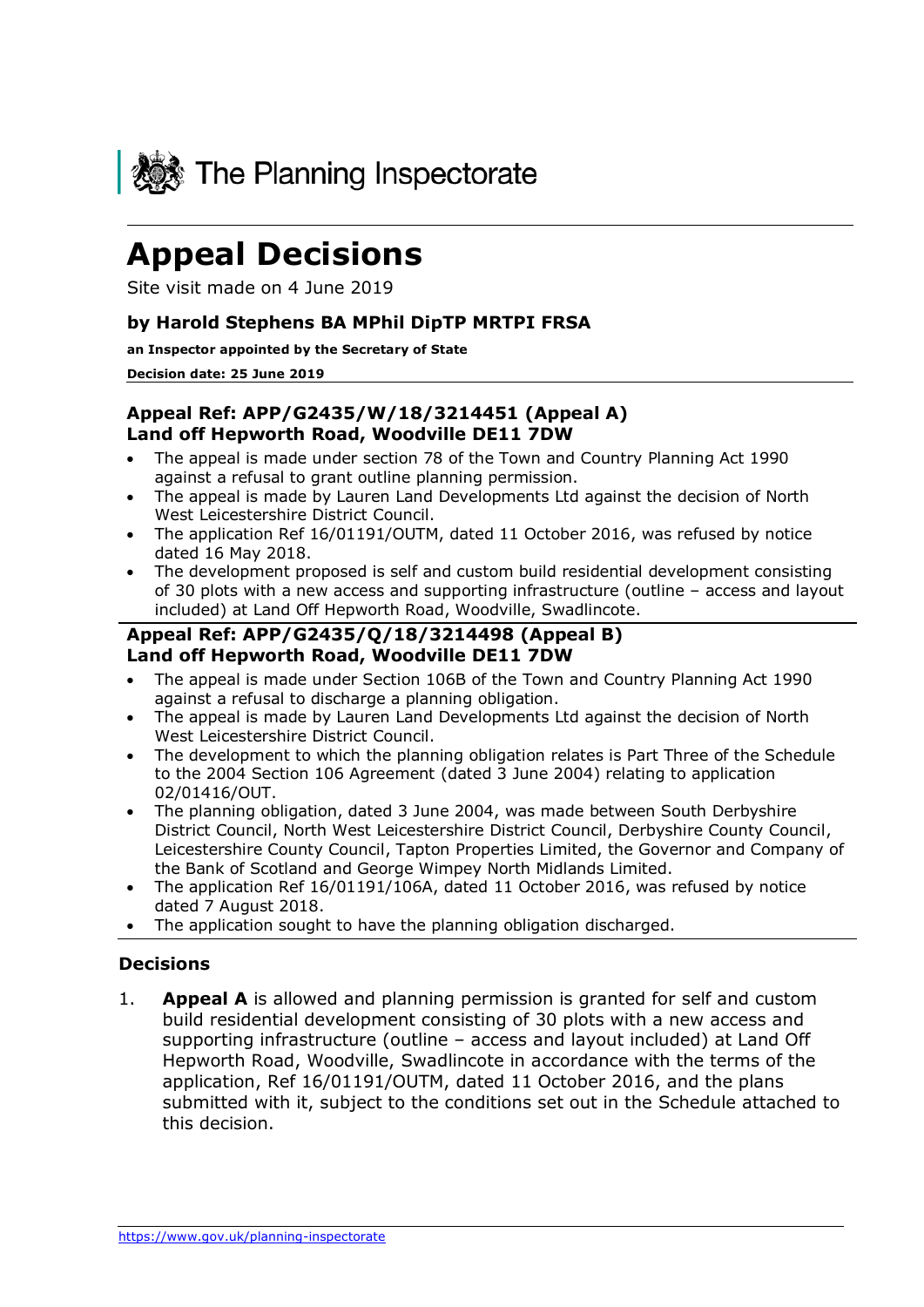2. **Appeal B** is allowed. The planning obligation, dated 3 June 2004, relating to Part Three of the Schedule to the 2004 Section 106 Agreement, no longer serves a useful purpose and is discharged.

# **Background and Planning History**

- 3. Appeal A and Appeal B both relate to the same site. There is a close relationship between the two proposals. For the purposes of clarity I shall refer to the S78 appeal against the refusal of outline planning permission for a self and custom-build residential development consisting of 30 plots with a new access and supporting infrastructure (outline -access and layout included) on land off Hepworth Road, Woodville as Appeal A and the Section 106B appeal against the refusal of the Section 106A application to discharge the application site from the obligations in Part Three of the Schedule to the 2004 Section 106 Agreement as Appeal B.
- 4. A Planning Obligation in the form of a S.106 Agreement dated 24 April 2019 was submitted in support of the appeal proposals. A Deed of Variation dated 7 June 2019 was also submitted in response to Leicestershire County Council's (LCC) revised request for education contributions, in accordance with its Statement of Case dated 23 April 2019 and its subsequent e-mail dated 13 May 2019 to the Planning Inspectorate. These documents address all of the matters sought by the North West Leicestershire District Council (NWLDC) and LCC in connection with the provision of community and other services arising from the development. The Planning Obligation, including the Deed of Variation, is a material consideration in these cases. I return to the Planning Obligation later in these decisions.
- 5. The appeal site measures about 1.9 hectares in extent, is broadly triangular in shape and is situated to the south east of Woodville. It is bounded to the north and west by the recently constructed Taylor Wimpey residential development. The eastern boundary comprises a mature hedgerow and public footpath. Beyond this to the east of the site lies open grassland. The site is bounded to the south by Hepworth Road. The appeal site is currently undeveloped and is predominantly occupied with areas of scrubland and grassland along with several patches of marsh and some small ephemeral ponds. The appeal site is located outside the Limits to Development as defined in the adopted Local Plan.
- 6. Although there is no relevant planning history on the appeal site it is noteworthy that the appeal site forms part of the 48.77 hectares Woodville Woodlands development which encompasses land within the administrative areas of both South Derbyshire District Council (SDDC) and NWLDC. Following the grant of outline planning permission for the various aspects of the Woodville Woodlands development on 3 June 2004 $^1$  and 11 June 2004 $^2$ , the residential development of the scheme has come forward in several distinct phases.
- 7. The appeal site was not included in any phase of the residential development because the plan annexed at Appendix 1 of the 2004 S.106 Agreement for the Woodville Woodlands scheme identifies several areas of the site for `Forest Planting'. As a result, some of the appeal site is included within the 9.85

<sup>-</sup><sup>1</sup> SDDC planning application 9/2001/0050

<sup>2</sup> NWLDC planning application 02/01416/OUT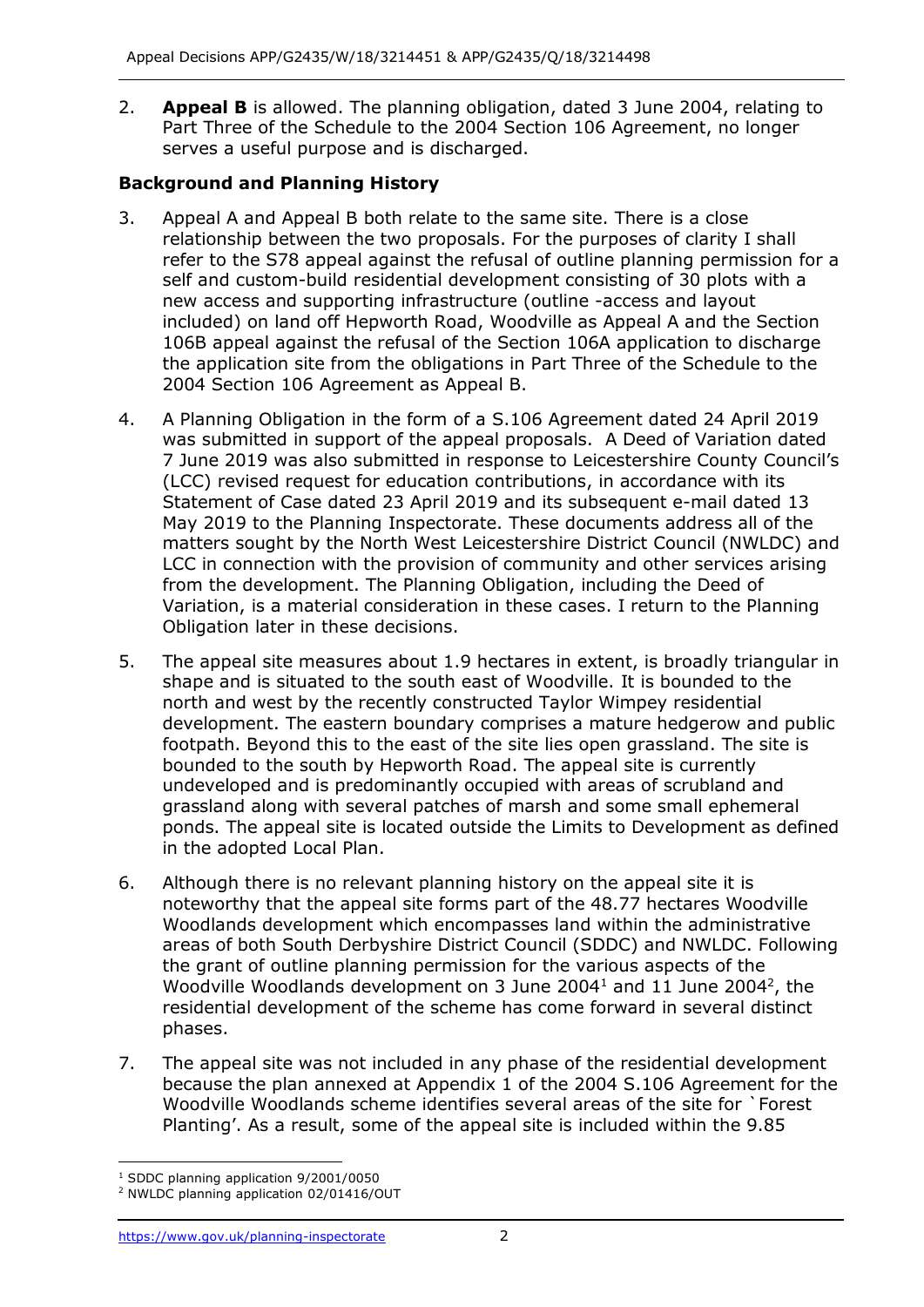hectares of 'Dedicated Forestry Land' associated with the Woodville Woodlands development.

- 8. Clauses 2-7 of Part Three of the Schedule to the 2004 S.106 Agreement provide further details about the covenants the owner of the land entered into with NWLDC in respect of the `Dedicated Forestry Land'. Clause 5 requires that upon the completion of the Approved Forestry Scheme, the `Dedicated Forestry Land' *must be maintained in perpetuity as a forestry area for use by the general public* to the reasonable satisfaction of NWLDC. Clause 7 goes on to establish that the `Dedicated Forestry Land' must not be used *for any purpose other than woodland/shrubland.*
- 9. The Woodville Woodlands Phase 4 Strategic Composite Planting Plan,<sup>3</sup> which formed part of the reserved matters application for the outline planning consent 02/01416/OUT is understood to be the Approved Forestry Scheme referred to in the 2004 S.106 Agreement. This plan indicates that 4,275 sq. m of mixed woodland planting was originally planned for the appeal site. From the evidence that is before me the appeal site is believed to incorporate 4,275 sq. m of the 9.85 hectares of `Dedicated Forestry Land' that is identified in the 2004 S.106 Agreement.
- 10. With this background information in mind I now turn to deal with Appeal A.

# **Appeal A**

## *Appeal proposal*

- 11. The appeal proposal seeks outline planning permission for a self and custombuild residential development consisting of 30 plots with a new access and supporting infrastructure. All matters except access and layout were reserved for subsequent approval. It is proposed that the serviced plots would range in size from 290 sq. m to 597sq. m. The position and size of each plot would be fixed. However, the siting of the dwellings on each plot would be subject to separate reserved matters applications.
- 12. A new vehicular and pedestrian access would be provided to the site from Hepworth Road. In addition, several new pedestrian and cycle links would be created between the appeal site and the adjoining housing developments. One of these would connect the site to South Street to the north and the other would link to Dovedale Park residential development to the north west. There would be sufficient space on every plot to provide a minimum of two off-street parking spaces per dwelling. The Design Code, submitted with the application, also sets out that every dwelling must provide at least two secure and covered cycle parking spaces. Informal open space, a landscape buffer, boulevard planting strips together with hedge and tree planting would also be provided.
- 13. The subsequent reserved matters applications would be required to adhere to the Design Code for the scheme. The Design Code sets out the broad parameters and design principles that would guide the development in relation to layout; scale; design and appearance; landscaping; sustainability and drainage; parking; external storage; amenity space and ecology. A number of plans, drawings and documents were submitted in support of the proposal. These are listed at paragraph 4.11 of the Appellant's proof and

j <sup>3</sup> Drawing No: Plan/624/Strat/Ph4/PP(C)1c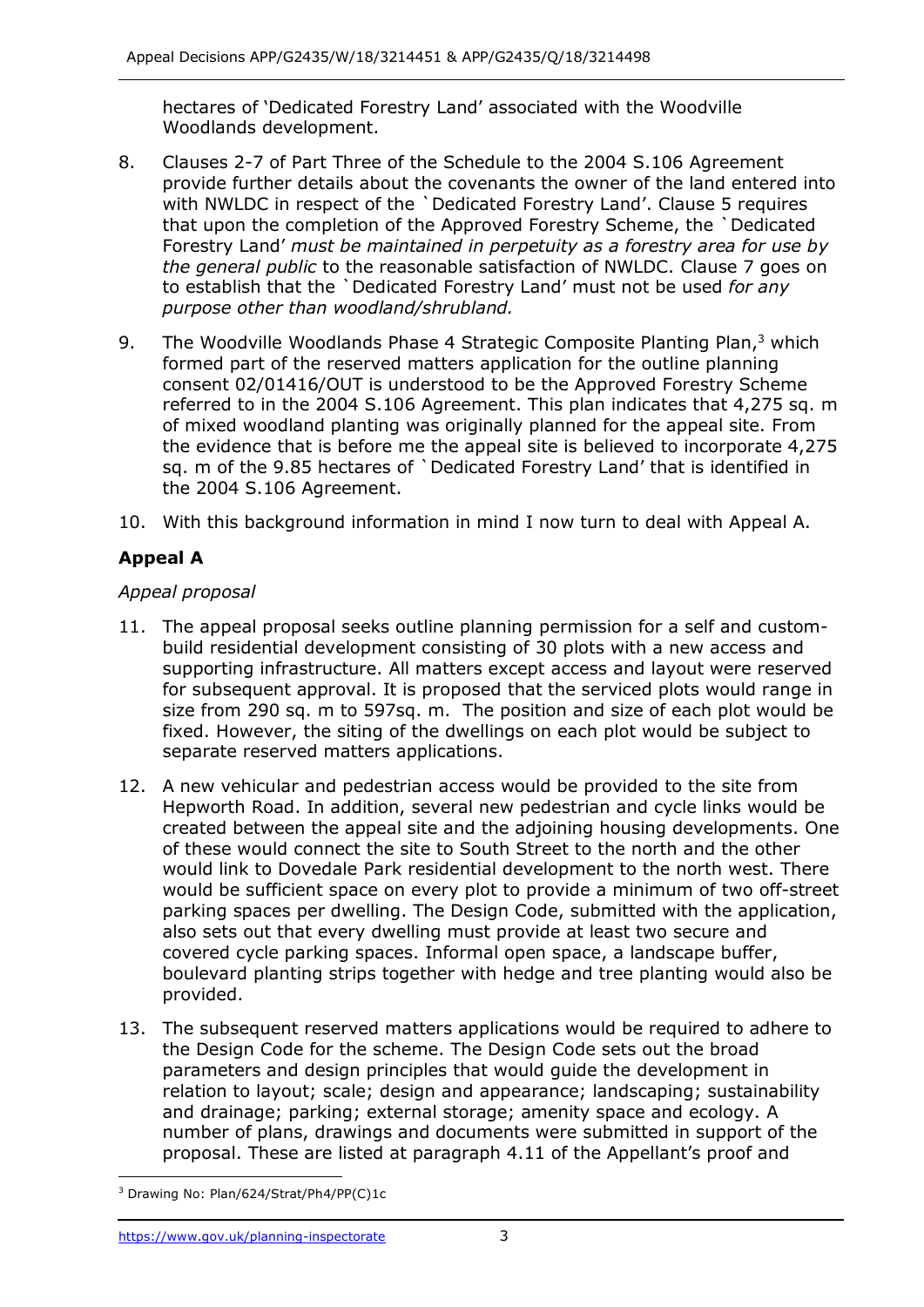where these were revised and superseded during the planning process they have been clearly marked as superseded.

## *Planning Policy*

- 14. The statutory development plan for the area includes the North West Leicestershire Local Plan (LP) (2017). Both parties refer to a number of policies in the LP as being relevant to the determination of the appeal. These include: S1 - Future Housing and Economic Development Needs; S2 - Settlement Hierarchy; S3 – Countryside; D1 - Design of New Development; D2 – Amenity; H4 - Affordable Housing; If1- Development and Infrastructure; IF4 - Transport Infrastructure and New Development; IF7 - Parking Provision and New Development; En1 - Nature Conservation; En3 - The National Forest; Cc2 - Water - Flood Risk; Cc3 - Water - Sustainable Drainage Systems.
- 15. Other relevant policies and guidance which are material in this case include: the National Planning Policy Framework (NPPF); the National Planning Practice Guidance (NPPG); the Written Ministerial Statement (WMS), 28 November 2014; the Housing White Paper, February 2017; the North West Leicestershire District Council - Good Design Guide SPD; and the Leicestershire Highway Design Guidance.
- 16. I am also aware of the Self-build and Custom Housebuilding Act 2015 (as amended) and the associated Self-build and Custom Housebuilding Regulations 2016. Amongst other matters the purpose of the Act is to allow individuals wishing to build their own home to register their interest in acquiring a suitable plot of land with the relevant authority. Specifically, the Act makes provision for Local Authorities to maintain a register of people who are seeking to acquire a serviced plot in their area in order that they may build houses for them to occupy as homes; and for Local Authorities to have regard to the demand for custom build housing as evidenced by the registers when exercising certain functions including those relating to planning and housing.

## **Main Issue**

17. The main issue in this case is the effect of the proposed development on the character and appearance of the surrounding area.

## **Reasons**

- 18. There is no dispute that the appeal site is located outside the defined Limits to Development as outlined on the Policies Map in the adopted LP. Land outside the Limits to Development is identified as countryside where development will be considered in the context of Policy S3. Only certain specified uses, listed (a) to (s) in the policy, will be supported. New residential development is not identified as a form of development permitted in the countryside under Policy S3 of the LP and therefore the appeal proposal is plainly in conflict with the development plan.
- 19. For the Council it is argued that the appeal proposal would introduce residential development and extend the existing edge of the settlement of Woodville. It is stated that the proposal would result in unnecessary development of greenfield land and encroach into an area of countryside which would be in conflict with Policy S3 in the LP. It is further contended that such proposed development would be harmful in terms of protection of the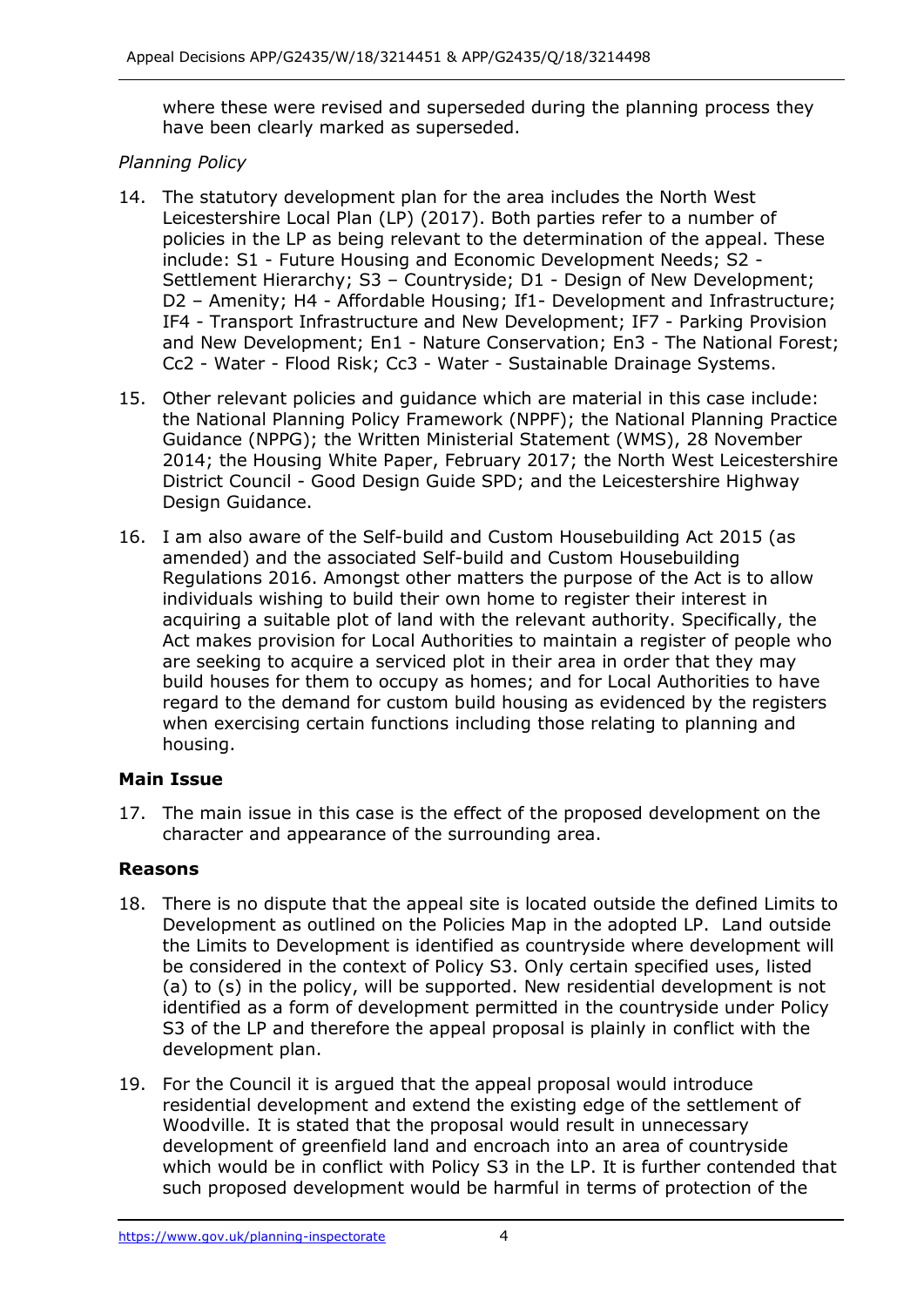countryside and would result in the development of open undeveloped land that forms an important separation between Woodville and Blackfordby. It is claimed that the proposal would be contrary to paragraph 170 of the NPPF 2019 as well as Policy S3 of the LP.

- 20. At my visit I saw that the proposed development would involve development of greenfield land on the fringe of the settlement of Woodville. However, the appeal site lies adjacent to the existing built form of Woodville and is bounded by Hepworth Road to the south and east and is well contained within its setting. In my view, it does not form an important area of separation between Woodville and Blackfordby. Development of the appeal site would not extend beyond the southern confines of the existing built form of Woodville and would be considerably set in from the eastern boundary of Woodville's developed footprint along Hepworth Road.
- 21. I also saw several existing clusters of development situated in the area of countryside between the south east boundary of Woodville and the north western boundary of Blackfordby. I note that these clusters are situated in a considerably more isolated location in relation to these settlements compared to the appeal site. Consequently, they have a greater impact on the perceived and physical separation between Woodville and Blackfordby than the appeal site. These clusters include development at Thorn Street, Butt Lane and the well-established manufacturing facility, Wavin UK (Forest Works), at Butt Lane. The siting of these clusters of development highlights that the countryside in between Woodville and Blackfordby is not undeveloped. In my view, development of the appeal site would not undermine the physical and perceived separation between Woodville and Blackfordby.
- 22. The Council confirms that as at April 2019, there are 54 individuals on the Council's Self-Build and Custom Housebuilding Register and that as of April 2019, it has permitted 4 plots in the period since 31 October 2016. Since 31 October 2016 the Council has permitted an additional 133 single plot dwellings which have been distributed across the District.<sup>4</sup> However, the Council has not provided any information to suggest that there are provisions in place to ensure that any of the 133 single dwelling permissions would be developed in a manner that accords with the legal definition of self-build and custom housebuilding in the Self-Build and Custom Housebuilding 2015 (as amended).
- 23. To my mind this raises considerable doubts as to whether any of the single dwelling permissions would count towards the number of planning permissions the Council has granted for serviced plots and thus whether these consents would actually contribute towards the delivery of self-build and custom housebuilding in the District. Importantly, the S.106 Agreement submitted with the appeal proposal contains provisions to ensure that the proposed dwellings on the appeal site would meet the definition of self-build and custom housebuilding. There is no evidence before me of a similar mechanism which would secure the delivery of self-build and custom housebuilding on the plots referred to in Appendix 3 of the Council's Statement. I consider it would be unreasonable to include any of the single dwelling permissions within the calculation of self-build and custom housebuilding permissions granted in the District.

j <sup>4</sup> See details in Appendix 3 to the Council's Statement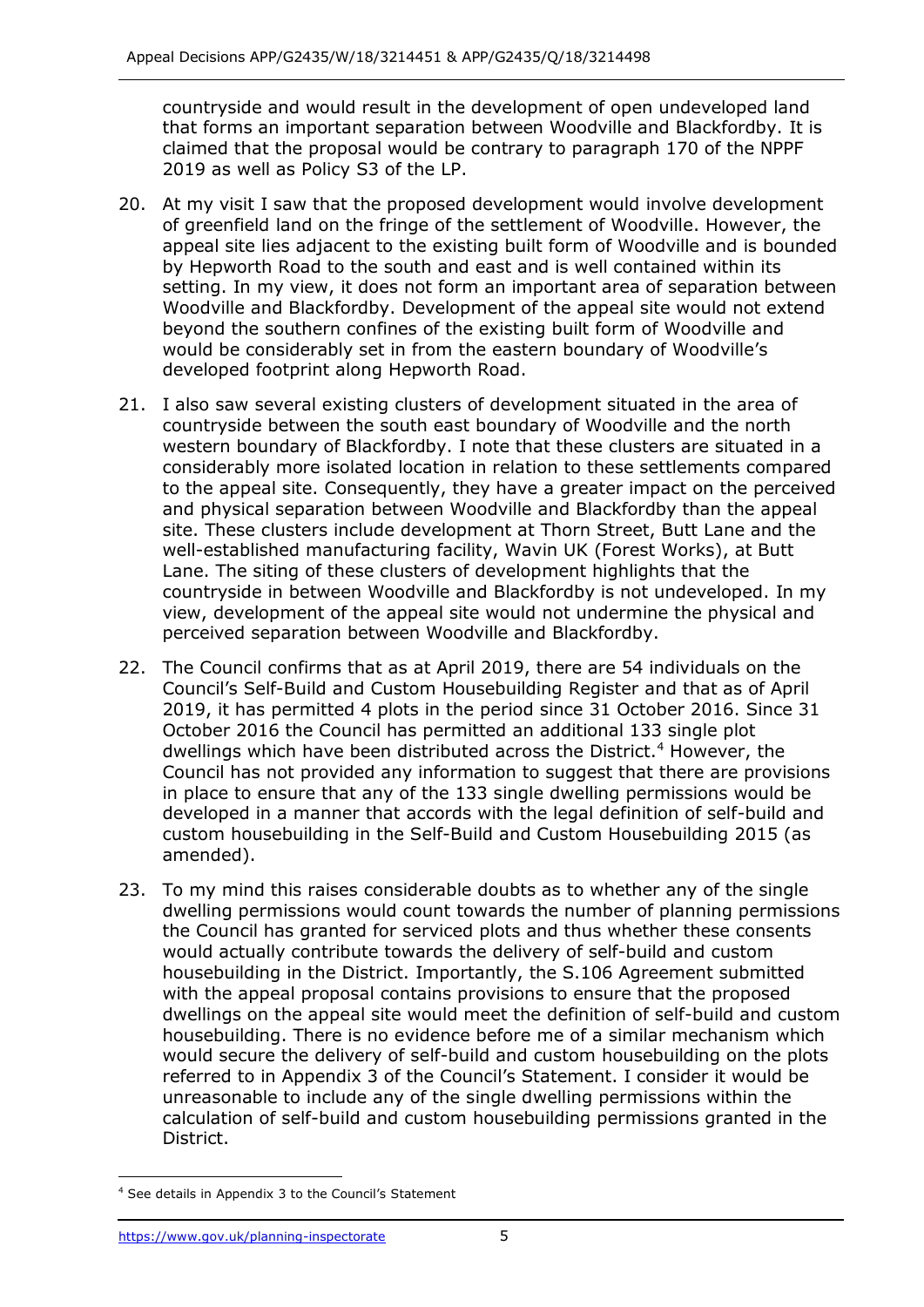- 24. Moreover, the Council refers to the Buildstore.co.uk website which was, at March 2019, advertising 9 self-build plots sites as being available within the District and that all of these have been granted planning permission since 31 October 2016.<sup>5</sup> However, one of these (17/01860/FUL) is also listed in Figure 4 of the Council's Statement of Case as an approved self-build site. From the evidence that is before me none of the 8 remaining sites is subject to a planning condition or a planning obligation requiring a self-build or custombuild house to be built on the site that accords with the statutory definition.
- 25. In summary, it is only the 4 plots listed in Figure 4 of the Council's Statement of Case that appear to comply with the definition of self-build and custom housebuilding in the Self-Build and Custom Housebuilding 2015 (as amended). It follows that the Council has not yet granted planning permission for enough serviced plots to meet the demand arising for base period 1 let alone any of the subsequent base periods (2, 3 and 4). <sup>6</sup> Although the Council maintains it is already making progress towards granting planning permission for enough serviced plots to meet the demand arising in base period 1, the Council has provided no information to suggest that there are any applications pending determination for serviced plots in the District at present.
- 26. The deadline for granting planning permission for enough serviced plots to meet the demand arising for base period 1 is 30 October 2019. As such there remains a residual requirement to grant consent for at least 5 serviced plots by 30 October 2019. Consequently, the ability of the appeal proposal to address the unmet demand for serviced plots that arose in base period 1, base period 2 and part of base period  $3^7$ , in a comprehensively planned manner, is a material consideration that weighs strongly in favour of the appeal proposal. The appeal proposal would meet the majority of the current demand by delivering 30 serviced self-build or custom-build plots and this would accord with advice in paragraphs 59 and 61 of the NPPF and other Government guidance.
- 27. I accept that the NPPG on Self-Build and Custom Housebuilding states that relevant authorities *could* include policies in their local plans for self and custom housebuilding, but this is not a requirement. $8$  It also states that relevant authorities could seek to meet demand by engaging with landowners who own sites that are suitable for housing. The only requirement is that the Council has a duty to grant planning permission for enough suitable serviced plots of land to meet the demand for self-build and custom housebuilding in their area.<sup>9</sup> The Council is considering how best to address the issue of selfbuild and custom housebuilding in the Local Plan Review.
- 28. Nevertheless, the Council is required by the provisions in Section 2A of the Self-Build and Custom Housebuilding Act 2015 (as amended) to grant planning permission for enough serviced plots of land to meet the demand for self-build and custom housebuilding in the District which arises in each base period. I consider the appeal proposal is necessary to enable the Council to meet its statutory obligations with respect to the duty under Section 2A of the Self-Build and Custom Housebuilding Act 2015 (as amended), given that there

 $\overline{a}$ 

<sup>5</sup> See details in Appendix 4 to the Council's Statement

 $6$  Base Period 4 runs from 31/10/2018-30/10/2019 and is therefore ongoing.

<sup>7</sup> Based on the information provided by NWLDP in paragraph 6.5 of its Statement of Case

<sup>8</sup> NPPG Paragraph: 025 Reference ID: 57-025-201760728

<sup>9</sup> NPPG Paragraph: 023 Reference ID: 57-023-201760728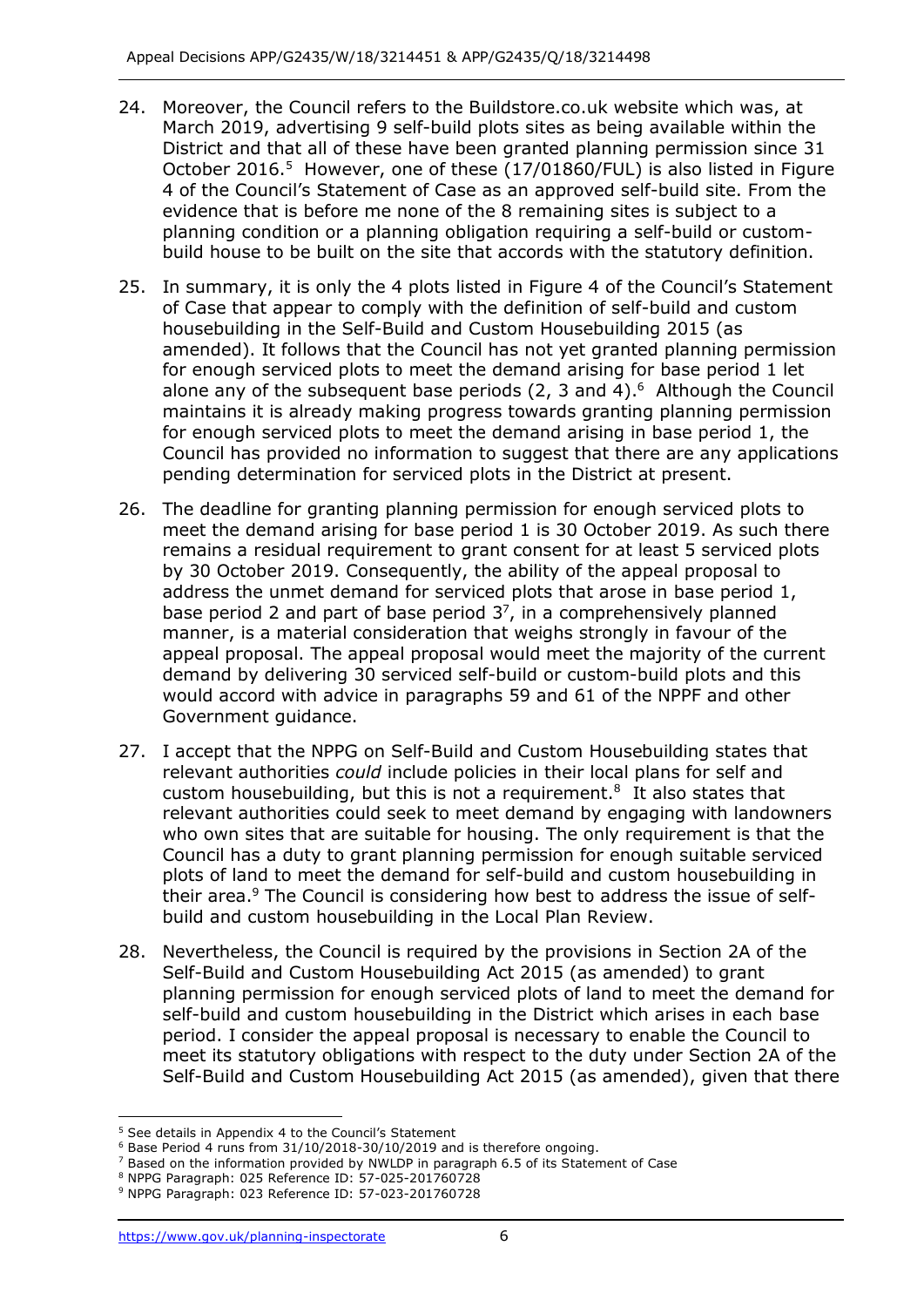appears to be an inadequate supply of serviced plots coming forward for development in the District.

- 29. The Council refers to the need for the planning system to protect and enhance valued landscapes. However, the Council has provided no evidence to demonstrate there are physical attributes associated with the appeal site and its immediate setting that elevate it above ordinary countryside. From the evidence that is before me and from my site visit, the appeal site and its immediate setting do not represent a valued landscape in the context of paragraph 170 of the NPPF.
- 30. The Council and others have raised concerns that the appeal site forms part of National Forest planting and landscaping which was secured by the adjacent Woodville Woodlands development. From the evidence before me it appears that the appeal site is identified on the approved plans as a combination of forest planting and grassland. Aerial photography suggests that the appeal site was a greenfield element of the Woodville Woodlands scheme and consists of grassland and scrub. It appears as though these habitats have been left to develop and for woodland planting to naturally regenerate rather than being re-planted as plantation woodland which was the approach adopted on brownfield areas of the wider site. Overgrown brambles and hawthorns were cleared from the appeal site in 2015 but no protected trees have been removed.
- 31. The National Forest Company (NFC) has raised no objection to the proposal provided that an equal amount of landscaping is provided elsewhere. The NFC has requested a contribution of £38,000 which would be secured by the S.106 Agreement. The Council has agreed to and signed the S.106 Agreement which sets out details relating to the NFC contribution and has confirmed that it considers the £38,000 NFC contribution to adequately mitigate the impacts of the appeal proposal in respect of tree planting. I agree that the  $£38,000$  NFC contribution would provide adequate mitigation for the proposed scheme.
- 32. On the main issue I conclude that the proposal would not adversely impact upon the character and appearance of the surrounding area.

# **Planning Obligation**

- 33. The S.106 Agreement and Deed of Variation provide a legal mechanism to secure developer contributions towards local schools. LCC originally requested an education contribution of £195, 806.86 and this figure was referred to in the signed S.106 Agreement. However, in an email dated 13 May 2019, the LCC sought a revised education contribution which amounts to £184,956.51. The revised contribution is made up of a primary school contribution of £131,328.00 and a high school contribution of £53, 628.51. The primary school contribution is for the provision of pupil places at St Margaret's C of E Primary School or such other primary school as will provide additional facilities to accommodate pupil growth from the development. The high school contribution is for the provision of pupil places at Ivanhoe High School or such other high school as will provide additional facilities to accommodate pupil growth from the development.
- 34. Given that the S.106 Agreement had already been agreed and signed, the Appellant had to arrange for a Deed of Variation to be prepared and signed to ensure that the S.106 Agreement correlates with the amounts requested by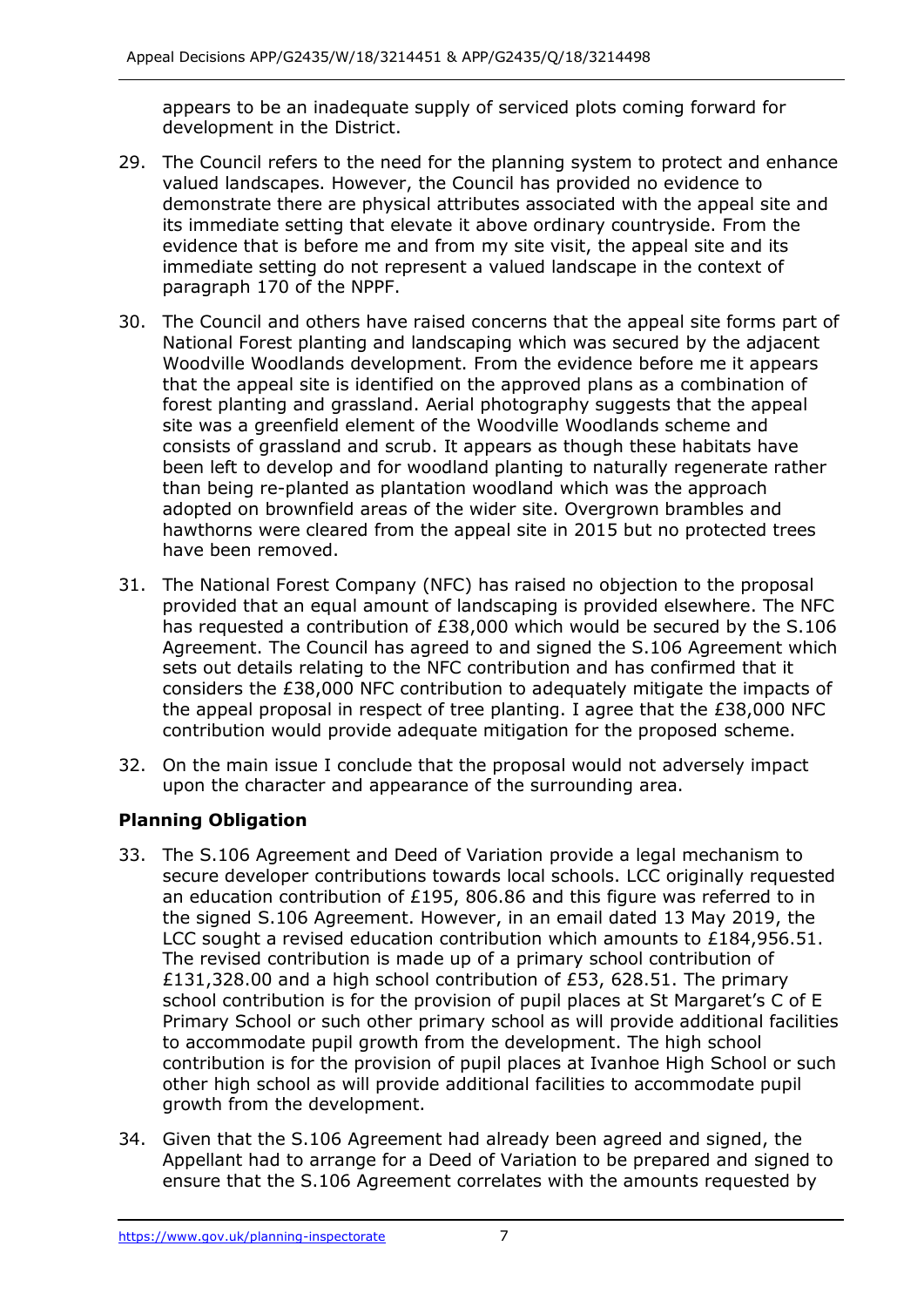LCC in respect of the primary sector and high school sector contributions. The Deed of Variation has the effect of varying the submitted S.106 Agreement so the total value of the education contribution and its apportionment between primary and high school sectors accords with the LCC's revised request. Additionally, given that the education contribution would be paid in instalments, as per Schedule 3 of the S.106 Agreement, the Deed of Variation amends the value of each instalment to correctly reflect the revised value of the education contribution. I consider there are adequate provisions in place to mitigate the impact of the development on local schools.

- 35. The NFC has requested that a £38,000 contribution towards off-site National Forest tree planting and the S.106 Agreement sets out where the compensatory tree planting would take place. It is the current intention that such funds would be used for tree planting at Ashby Woulds which the NFC has recently acquired and which is around 1.39kms to the south of the appeal site. The S.106 Agreement includes some flexibility for the provision of tree planting and development works at an alternative site in the vicinity of the development to be agreed between the NWLDC and the owner. I consider that the proposal would comply with Policy En3 of the LP and the impact on trees and the National Forest would be acceptable.
- 36. The appeal proposal does not include provision for affordable housing. A viability report was submitted with the proposal and this indicates that the scheme would not be viable with the inclusion of affordable housing (either on-site or off-site). The District Valuer is satisfied that the scheme is not viable with the inclusion of affordable housing. There is no reason for me to disagree with that analysis.
- 37. From the evidence that is before me all of the obligations in the S106 Agreement, as varied by the Deed of Variation, are necessary to make the development acceptable in planning terms; directly related to the development; and fairly and reasonably related in scale and kind to the development. They all meet the tests in CIL Regulations 122 and 123 and the guidance in paragraph 54 and 56 of the NPPF 2019. I have taken them into account in these decisions.

# **Other Matters**

- 38. I have taken into account all other matters raised including the representations from interested persons and parties. Local residents have expressed concerns about the design of the new houses. The appeal proposal seeks approval of the layout of plots, the internal access roads and the point of access from Hepworth Road. The precise location of the dwelling within each plot, its appearance, scale and landscaping would be subject to separate reserved matters applications. A Design Code has been submitted as part of the proposal to guide future reserved matters applications and covers landscaping, sustainable technologies, drainage, scale, design and layout.
- 39. I note that the layout shows that a main route would run through the site that would be planted, that there would be significant planting to the boundaries of the site, public open space and spacious plots at a density of 15.7 dwellings per hectare. I consider that it has been demonstrated, in principle, that an appropriate scheme for 30 dwellings could be satisfactorily developed on the site and would comply with Policy D1 of the LP, the NWLDC Good Design Guide SPD and the advice in the NPPF.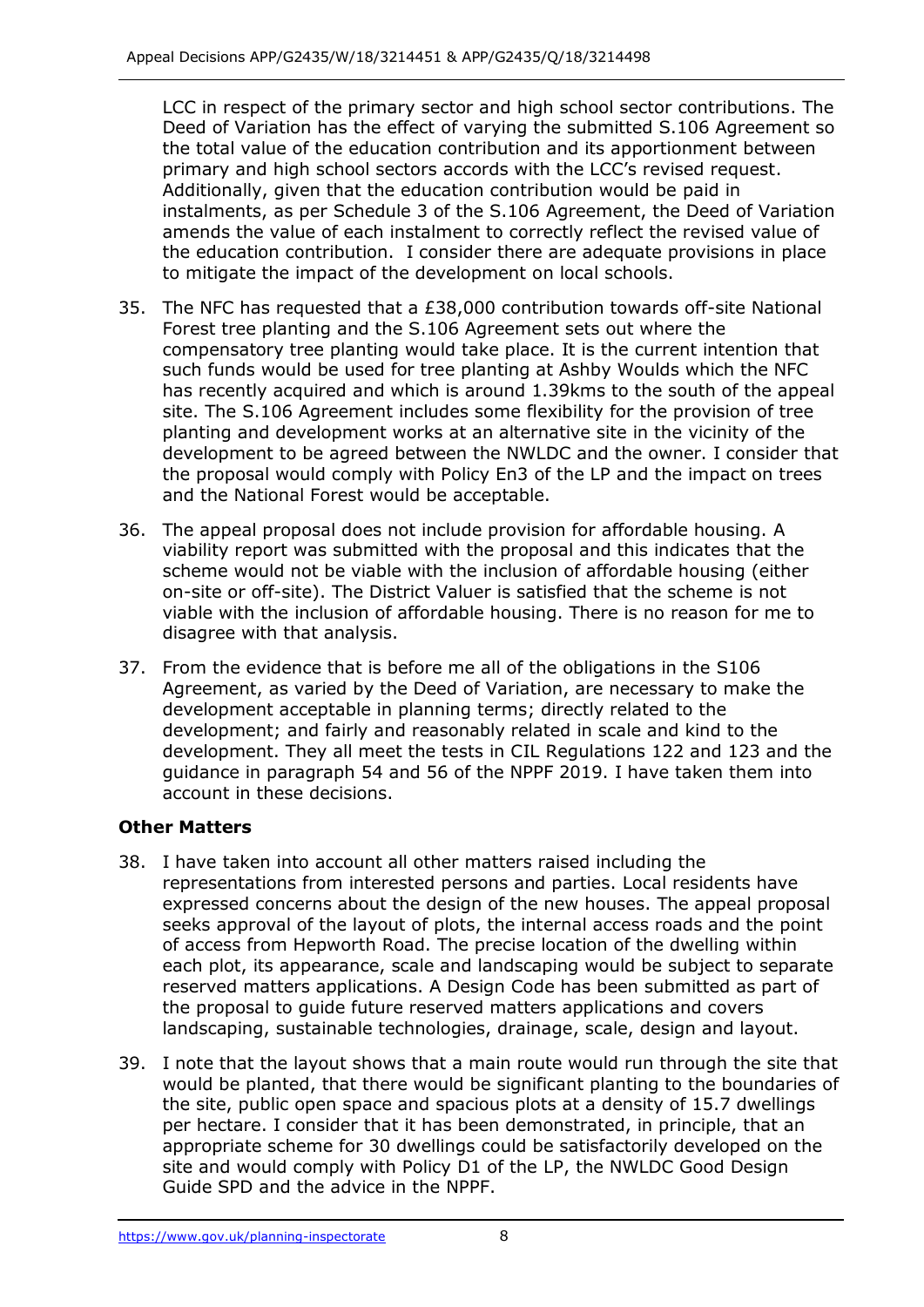- 40. With regard to traffic and highway safety the proposed development would provide a new vehicular access point from Hepworth Road. The access would be located about 170 m to the west of Hepworth Road/Forest Road roundabout and would take the form of a priority junction with a right turn ghost lane and appropriate visibility splays in each direction. The proposal is accompanied by a Transport Statement which concludes that the development would not materially increase traffic flows on the surrounding highway network. The County Highway Authority raises no highway safety objections to the proposed scheme. I consider the proposal would comply with Policy IF4 of the LP, the advice in the NPPF and the Leicestershire Highway Design Guidance.
- 41. With regard to ecological impacts I note that the proposal was supported by an initial ecological assessment. Following comments by the County Ecologist a Greater Crested Newt Mitigation Strategy and a further Botanical Survey were submitted to the Council. The County Ecologist has reviewed the updated information and was satisfied with the mitigation strategy put forward in respect of Greater Crested Newts and recommends that a planning condition be attached to any planning permission. The County ecologist considers that the loss of species rich grassland can be offset by the creation of a new wet grassland of around 0.25 ha. There is sufficient space along the site frontage and within the south eastern corner of the site for this to be created but it is recommended that the precise species and management be subject to planning conditions. There is no reason for me to disagree with that analysis.
- 42. A Flood Risk Assessment and Surface Water Drainage Strategy has been submitted in support of the proposal. This confirms that the site is located within Flood Zone 1 and thus has a low probability of fluvial or tidal flooding. However, it is noted that there is a small area located centrally within the site which has resulted in a high level of risk of surface water flooding. It is proposed to manage surface water run-off from the development through the implementation of a sustainable drainage system, limiting the proposed maximum discharge rate to the site specific greenfield rate, providing on-site attenuation in the form of ponds or open water features with controlled discharge rates. The precise location and design of the open water features would be subject to a planning condition. Foul drainage would be connected to the existing mains sewer.
- 43. Some local residents are concerned about the impact of the proposal on the living conditions of existing residential occupiers. I consider that the impacts on neighbouring occupiers arising from the proposed development would need to be assessed in more detail at the reserved matters stage(s) when more precise details as to the layout, scale and appearance of the dwellings are submitted for consideration. Notwithstanding the details shown on the submitted layout there would appear to be no reason in principle why 30 units could not be provided on the site in a manner which would not significantly adversely impact upon neighbours' amenities.
- 44. I have considered and taken into account the planning appeal decisions referred to by the Council. I consider that the circumstances of those appeals are materially different to the appeal proposal. The appeal proposal should be considered on its own merits in the context of the development plan and other material considerations.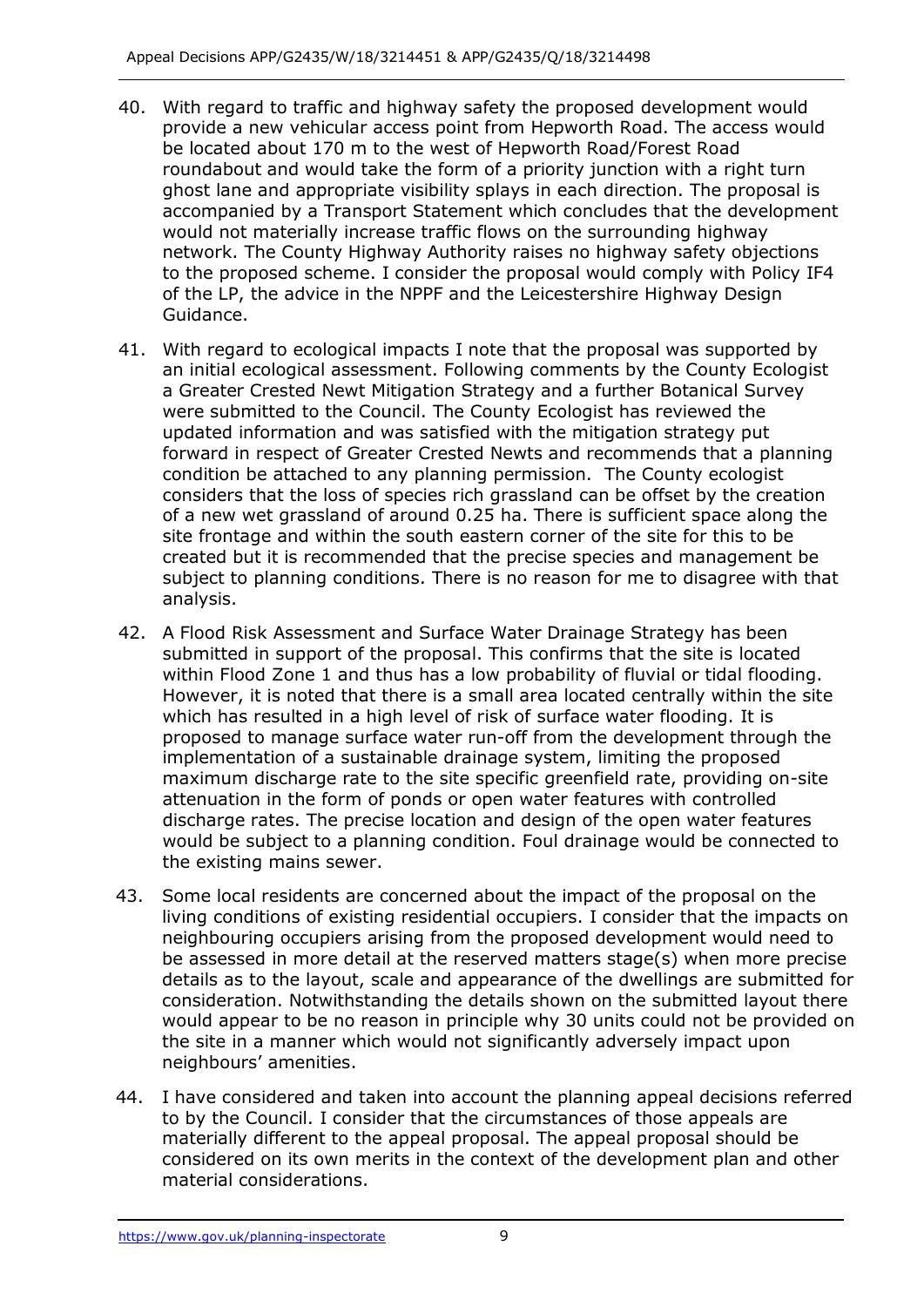### **Planning Balance**

- 45. Section 38(6) of the Planning and Compulsory Purchase Act 2004 requires that applications for planning permission be determined in accordance with the development plan, unless material planning considerations indicate otherwise. The Reason for Refusal cites only Policy S3 which is said to be breached but it also indicates that the proposal would not constitute sustainable development. The site is outside the defined limits to development and is not a form of development permitted by Policy S3. I find that being outside the settlement boundary and within the countryside, the appeal proposal is not in accordance with the development plan taken as a whole.
- 46. However, balanced against the identified conflict with the development plan, I consider there are a number of factors that need to be considered. Paragraph 8 of the NPPF 2019 states *"Achieving sustainable development means that the planning system has three overarching objectives"*, which are identified as economic, social and environmental. In my view the appeal proposal would make a positive contribution towards achieving all three of these.
- 47. I attach substantial weight in terms of the economic benefits that would arise from the provision of 30 dwellings in Woodville. The new residents that would live in these homes are likely to use and support local services, local facilities and local businesses. Therefore, the proposal is likely to make a positive contribution to the local economy. The development of each property should create opportunities for local builders, tradesmen and builder's merchants. This has the potential to create local employment and training opportunities.
- 48. In terms of the social benefits, the proposal would be able to meet most of the current demand for self and custom-build plots in the District. The appeal proposal does not represent unnecessary development because it would greatly assist NWLDC to meet its statutory obligations with respect to providing serviced plots for self-build and custom-build housing. This would ensure that the proposed development plays a major role in meeting an evidenced housing need in North West Leicestershire. Moreover, the mix of housing types that come forward on the site would respond to the needs of local residents in accordance with Policy H6 of the LP and paragraph 59 of the NPPF. The overall layout of the site has been designed to ensure that a high standard of amenity can be provided for existing and future residents in line with Policy D2 and paragraph 127f of the NPPF. This comprises a substantial social benefit.
- 49. The proposal would not impact upon any physical separation between Woodville and Blackfordby or the character and appearance of the surrounding area. The site is well located in relation to the local transport infrastructure and would have good pedestrian and cycle links to local services, facilities and open space. The Design Code establishes that each dwelling must incorporate ecological enhancements, which include a minimum of one bat or one bird box. Furthermore, landscaping on each plot would help to promote biodiversity enhancements across the site. With regard to the performance and energy efficiency of the homes, the Design Code establishes that each dwelling must exceed the energy and carbon requirements in Part L of the Building Regulations. All of these factors would provide environmental benefits. I apportion moderate weight in terms of the environment. Taking all of these matters into account, I consider that the proposal would represent sustainable development as defined by the NPPF 2019.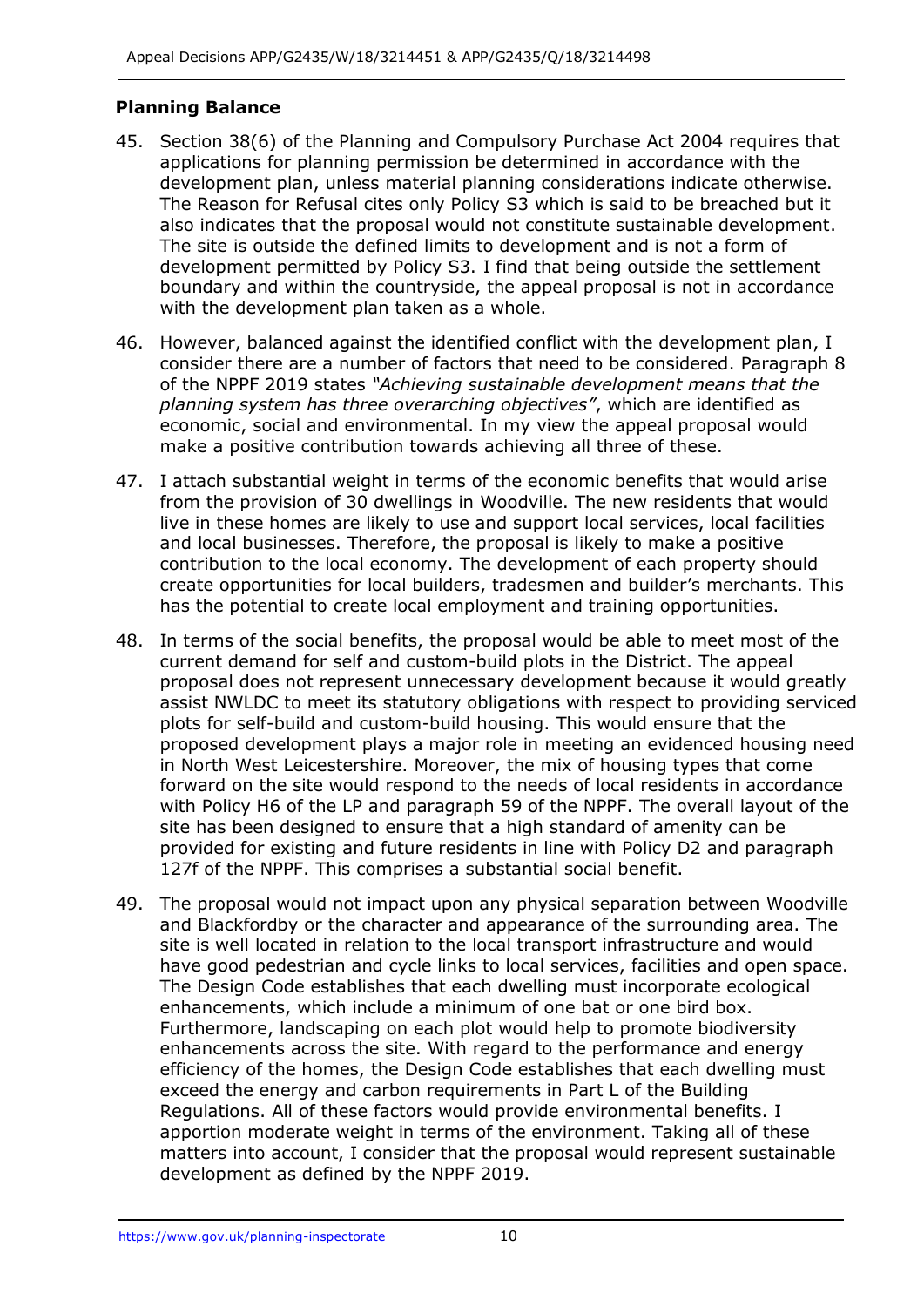- 50. In summary, the appeal proposal provides an opportunity to comprehensively meet the majority of the current demand for self and custom-build plots in the District on a sustainably located site. On balance I consider that the economic, social and environmental benefits of the proposal significantly and demonstrably outweigh the conflict with the development plan. It is therefore concluded that there are material considerations in this case to justify a departure from the development plan in accordance with the statutory provisions outlined under Section 38(6) of the Planning and Compulsory Purchase Act 2004.
- 51. Having considered these and all other matters raised I find nothing of sufficient materiality to lead me to a different conclusion. Appeal A is allowed subject to the conditions set out in the attached Schedule.

## **Appeal B**

### **Background**

52. I have already set out the background and planning history of the site at paragraphs 3-9 above and there is no need for me to repeat that here. The Section 106B Appeal seeks to discharge the appeal site from the obligations in Part Three of the Schedule to the 2004 S.106 Agreement. The proposed discharge would result in the 1.9 hectares appeal site being excluded from the definition of `Dedicated Forestry Land' in the 2004 S.106 Agreement. As a result, it would allow the self or custom-build scheme (Appeal A) to come forward on the site. The S.106 Agreement and Deed of Variation submitted with the appeal proposals provide the legal mechanism to achieve this. Amongst other matters this S.106 Agreement includes a clause to secure the £38,000 financial contribution towards off-site National Forest planting in accordance with the request from the NFC.

#### **Main Issue**

53. The main issue in this appeal is whether the planning obligation continues to serve a useful planning purpose.

#### **Reasons**

j

- 54. Section 106A (6) of the Town and Country Planning Act 1990 (as amended) provides that on an application for modification, the determination may be that the obligation shall continue to have effect without modification; if the obligation no longer serves a useful purpose, that it should be discharged; or if the obligation continues to serve a useful purpose but would serve that purpose equally well if it had effect subject to the modifications requested.
- 55. The judgment in *Batchelor Enterprises Limited v North Dorset District Council [2003] EWHC 3006 (Admin)<sup>10</sup>* provides clarity on how to assess whether a planning obligation stills serves a useful purpose, in paragraph 26 of the judgment, Mr Justice Sullivan established that

*"paragraph (b) in sub-section 106A (6) should be read as providing that a local planning authority may determine "if the obligation no longer serves a useful (planning) purpose that it shall be discharged.""*

<sup>&</sup>lt;sup>10</sup> Appendix 12 of the Appellant's Statement of Case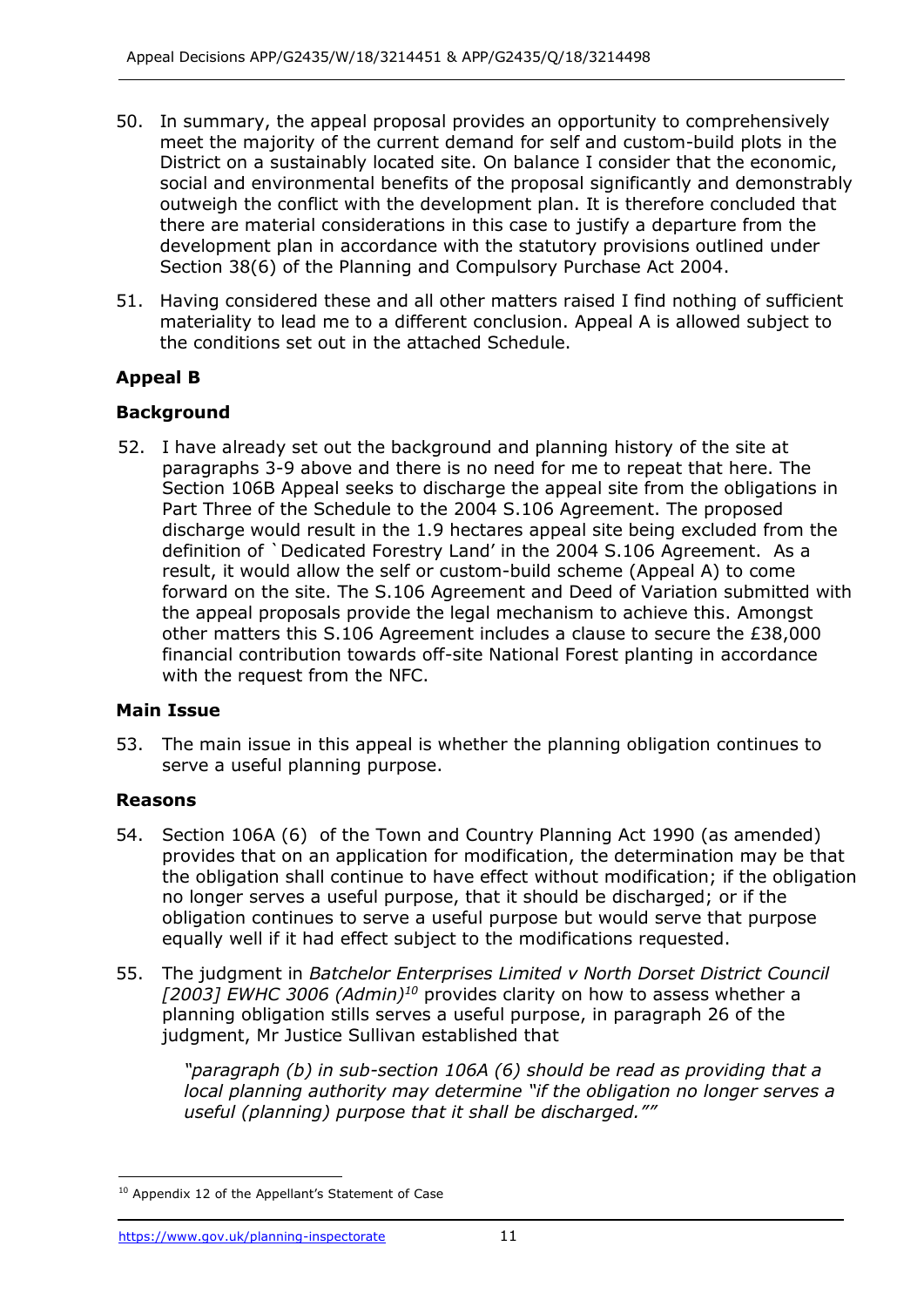- 56. The Council's reason for refusal is premised on the fact that the application 16/01191/OUTM was refused partly due to its perceived impact upon the separation and undeveloped character between Woodville and Blackfordby. I have already comprehensively addressed this matter under Appeal A and concluded that the appeal site is well contained within its setting and does not form part of an important area of separation between Woodville and Blackfordby. It follows therefore that the 4,275 sq. m of Dedicated Forestry Land on the site does not serve a useful planning purpose by protecting an important separation between the two settlements.
- 57. Furthermore, as noted in paragraph 31 above, the NFC has confirmed that it does not object to the proposal, subject to the self or custom-build scheme (Appeal A) making a £38,000 contribution towards compensatory off-site tree planting. This financial contribution would be secured by the S.106 Agreement submitted alongside both appeals.
- 58. I note that the primary reason for designating 4,275 sq. m of the appeal site as Dedicated Forestry Land in 2004 was to enable a National Forest tree planting scheme to take place on the site. However, the NFC has confirmed that the appeal site was not re-planted as plantation woodland as part of the National Forest Planting that took place for the Woodville Woodlands development.<sup>11</sup>
- 59. In addition, clause 5 of Part Three of the Schedule to the 2004 S.106 Agreement stipulated that upon completion of the Approved Forestry Scheme the Dedicated Forestry Land should be maintained *…"in perpetuity as a forestry area for use by the general public."* In 2010 the NWLDC stated that the Approved Forestry Scheme was complete.<sup>12</sup> Therefore, had the appeal site formed part of the Approved Forestry Scheme, the appeal site should now be accessible to the public. However, the appeal site has not been made publicly accessible. This provides further evidence to suggest that no forestry planting took place on the site and therefore designating part of it as Dedicated Forestry Land does not serve a useful planning purpose.
- 60. Moreover, from the evidence that is before me, it appears that neither NWLDC nor SDDC has adopted the appeal site as a forestry area. Had the appeal site formed part of the Approved Forestry Scheme, one of these Councils would have been obliged to adopt it under clause 3.2 of Part Two of the Schedule to the 2004 S.106 Agreement. Therefore, the fact that the appeal site has not been adopted by one of the District Councils provides further confirmation that the National Forest tree planting scheme did not take place on the site and was not implemented in the manner originally intended. This signals that there has been a material change in circumstances for the obligations in Part Three of the Schedule to the 2004 S.106 Agreement since it was originally signed. Ultimately, this means that designating part of the appeal site for Dedicated Forestry Land no longer serves a useful planning purpose because it protects the site for a tree planting scheme that did not materialise.
- 61. I consider that designating part of the site as Dedicated Forestry Land does not make a positive contribution towards the three overarching objectives of the planning system set out in paragraph 8 of the NPPF 2019. If the appeal site was not discharged from the obligations in Part Three of the Schedule to the 2004

<sup>-</sup> $11$  Appendix 7 of the Appellant's Statement of Case

<sup>&</sup>lt;sup>12</sup> Appendices 13 and 14 of the Appellant's Statement of Case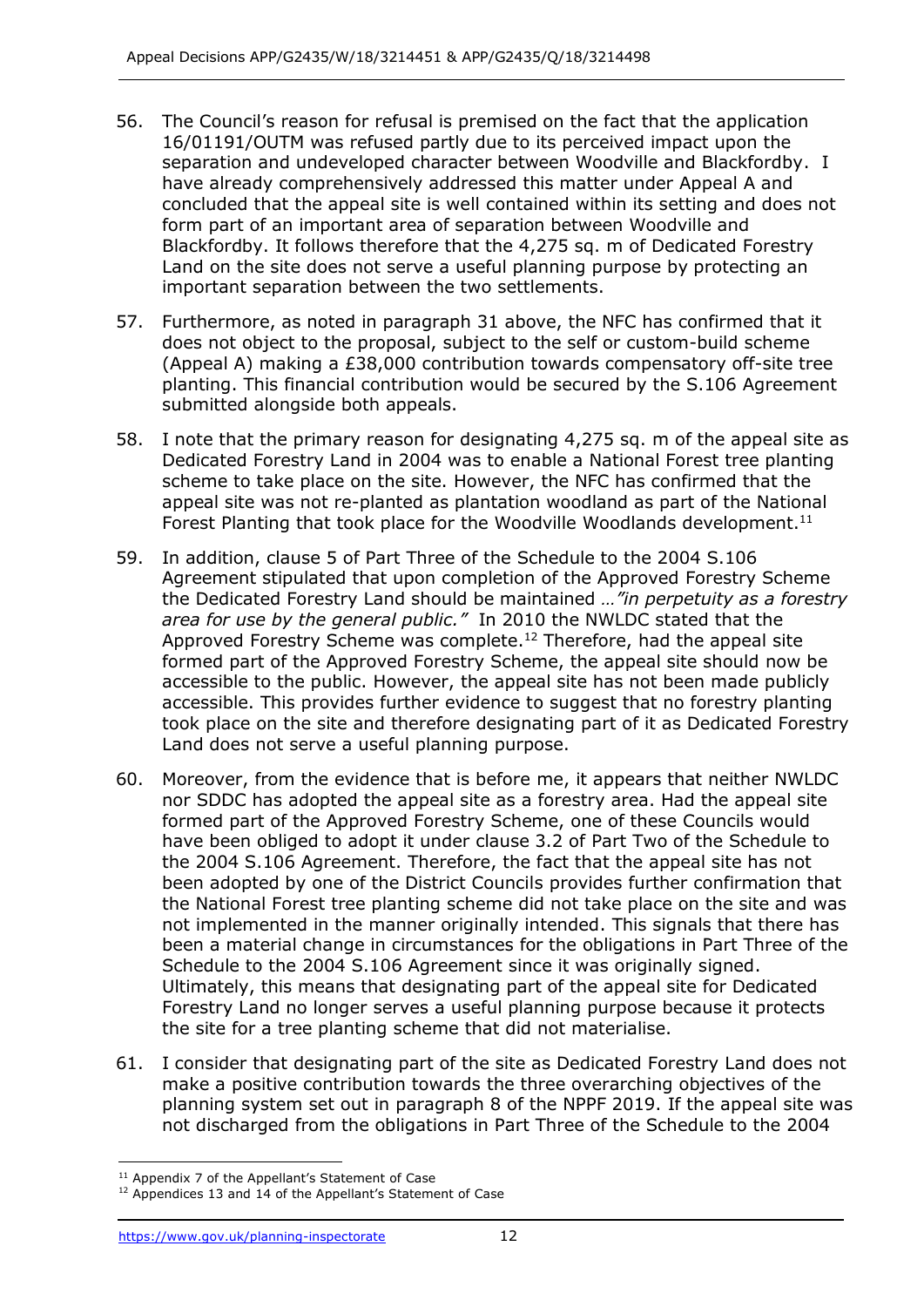S.106 Agreement this would prevent it from being used for any purpose other than as woodland/scrubland and the proposed self or custom-build plots would not come forward. There is clear evidence from the Council's self-build and custom housebuilding register which confirms that there is a need for the type of residential development that is being proposed for the appeal site. The Dedicated Forestry Land on the appeal site would be contrary to the economic, social and environmental objectives of the planning system. Accordingly, it does not fulfil a useful planning purpose.

- 62. On the other hand, discharging the appeal site from the planning obligations in Part Three of the Schedule to the 2004 S.106 Agreement would enable the proposed self or custom-build development, subject to Appeal A, to come forward. This scheme would deliver a number of social, economic and environmental objectives and thus would make a positive contribution towards achieving all three of the planning system's overarching objectives. As a result, the proposed discharge would represent a significant improvement on the current circumstances.
- 63. In conclusion, for all of the above reasons, I consider that the 4,275 sq.m of Dedicated Forestry Land on the appeal site no longer serves a useful planning purpose. None of the other matters raised alter the balance of my conclusions. Therefore, the proposed discharge conforms with the test in Section 106A (6) of the Town and Country Planning Act 1990 (as amended). As such Appeal B is allowed and the appeal site is discharged from the obligations in Part Three of the Schedule to the 2004 S.106 Agreement.

*Harold Stephens*

INSPECTOR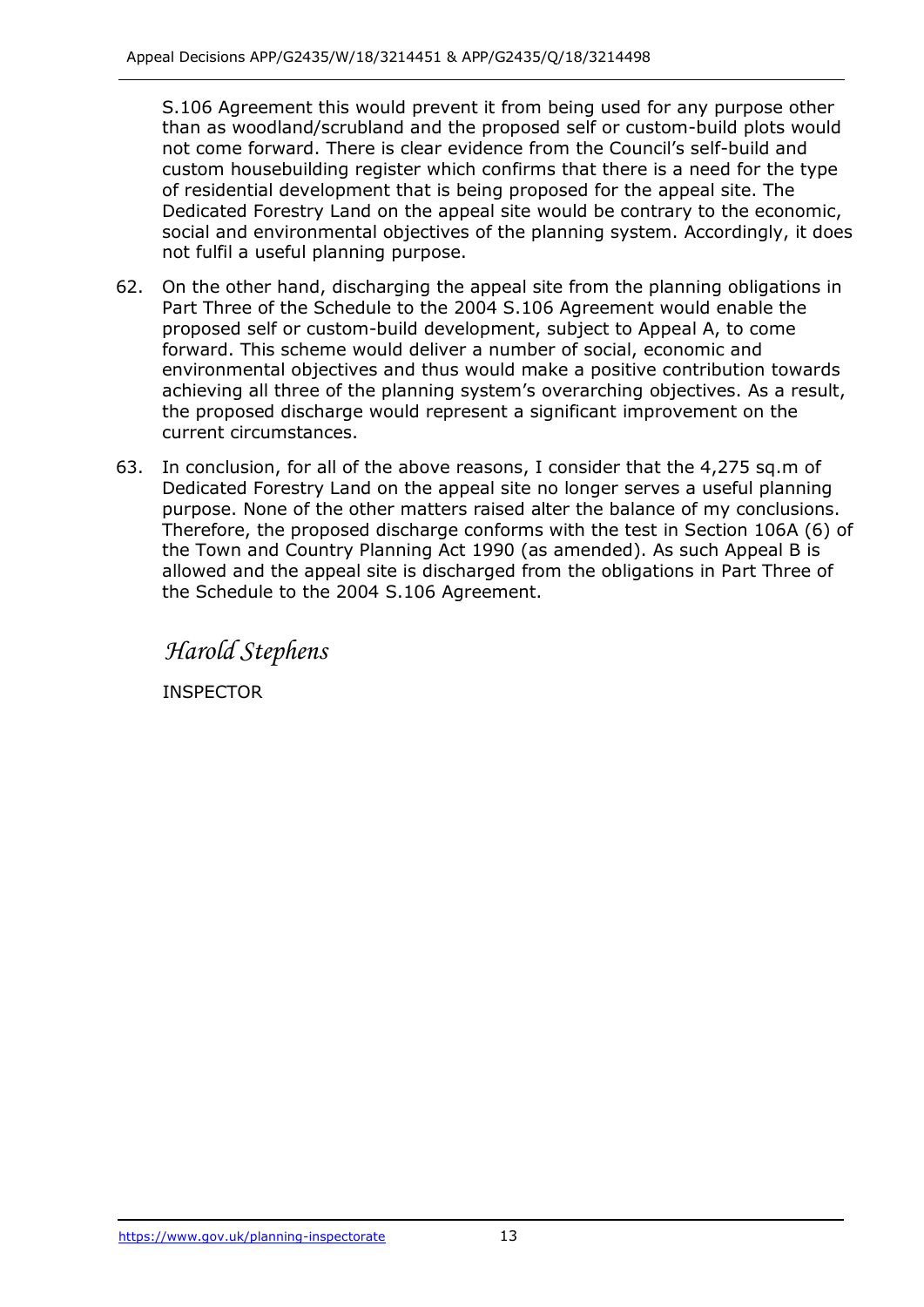# **SCHEDULE OF PLANNING CONDITIONS (1-16) (APPEAL A)**

- 1) Application for approval of all of the reserved matters shall be made to the Local Planning Authority before the expiration of three years from the date of this permission and the development hereby permitted shall begin before the expiration of two years from the date of approval of the last of the reserved matters to be approved.
- 2) Approval of the details of the appearance, landscaping and scale (hereinafter called "the reserved matters") shall be obtained from the Local Planning Authority in writing before any development is commenced.
- 3) The development shall be carried out in accordance with the following approved plans:
	- Drg No. P0877.20160420.SK001 Rev B Site access arrangement;
	- Drg No 10 3008-10-Rev E Site Block Plan; and
	- Drg No 11 Rev A Site location plan.
- 4) No more than 30 dwellings shall be constructed on the site.
- 5) No development or submission of any reserved matters shall be undertaken until a Risk Based Land Contamination Assessment for the entire site has been submitted to and approved in writing by the Local Planning Authority, in order to ensure that the land is fit for use as the development proposes. The Risk Based Land Contamination Assessment shall be carried out in accordance with:

- BS10175:2011+A1:2013 Investigation Of Potentially Contaminated Sites Code of Practice;

- BS 8576:2013 Guidance on Investigations for Ground Gas - Permanent Gases and Volatile Organic Compounds (VOCs); and

- CLR 11 Model Procedures for the Management of Land Contamination, published by The Environment Agency 2004.

Should any unacceptable risks be identified in the Risk Based Land Contamination Assessment, no development shall commence on site until a Remedial Scheme and a Verification Plan is prepared and submitted to and agreed in writing by the Local Planning Authority. The Remedial Scheme shall be prepared in accordance with the requirements of:

- CLR 11 Model Procedures for the Management of Land Contamination, published by The Environment Agency 2004; and

- BS 8485:2015 Code of practice for the design of protective measures for methane and carbon dioxide ground gases for new buildings.

The Verification Plan shall be prepared in accordance with the requirements of:

- Evidence Report on the Verification of Remediation of Land Contamination Report: SC030114/R1, published by The Environment Agency 2010; - CLR 11 Model Procedures for the Management of Land Contamination, published by The Environment Agency 2004.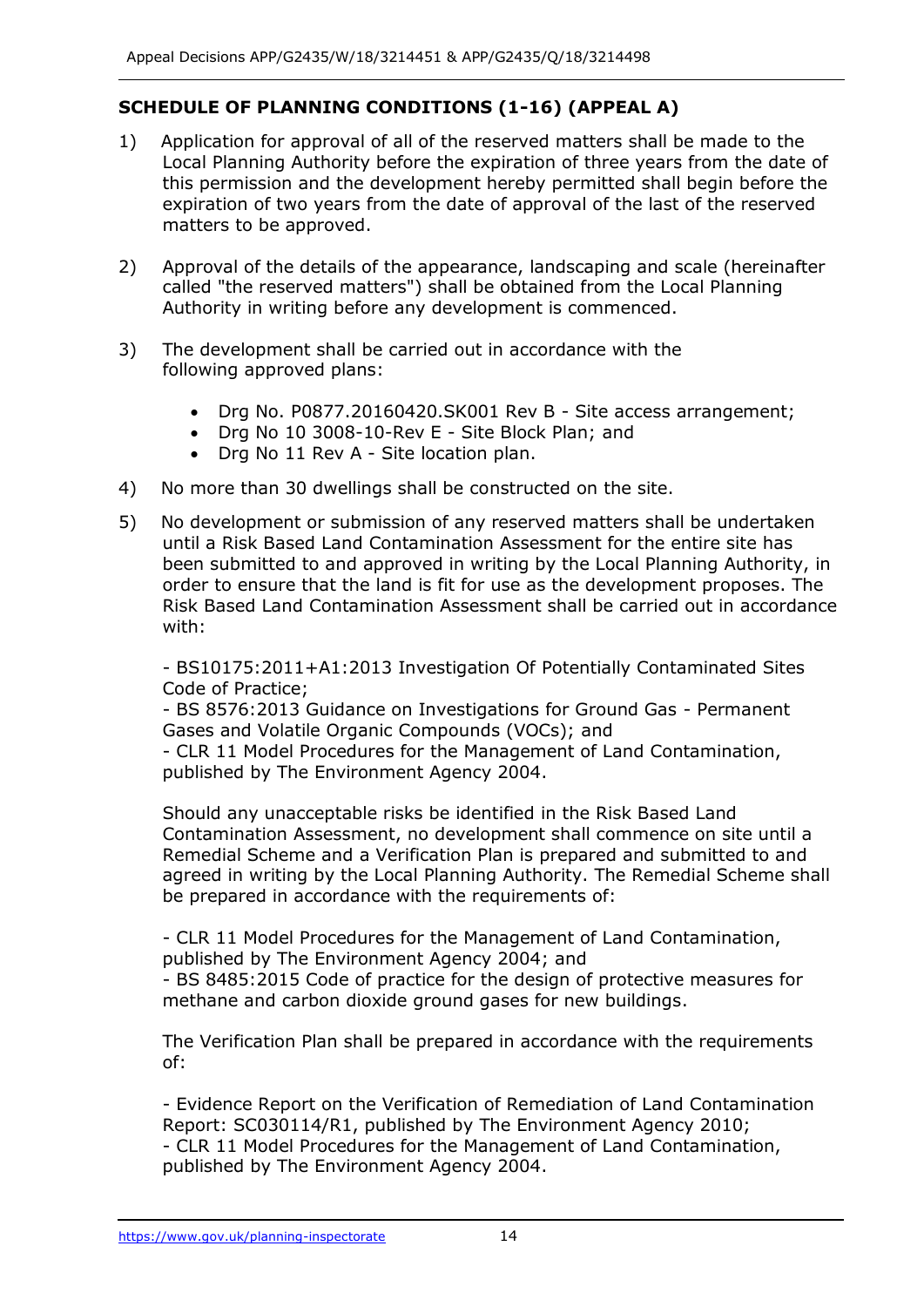If, during the course of development, previously unidentified contamination is discovered, development must cease on that part of the site and it must be reported in writing to the Local Planning Authority within 10 working days. Prior to the recommencement of development on that part of the site, a Risk Based Land Contamination Assessment for the discovered contamination (to include any required amendments to the Remedial Scheme and Verification Plan) must be submitted to and approved in writing by the Local Planning Authority. Thereafter, the development shall be implemented in accordance with the approved details and retained as such in perpetuity.

6) Prior to occupation of any part of the completed development, either

(i) If no remediation was required by Condition 5 a statement from the developer or an approved agent confirming that no previously identified contamination was discovered during the course of development is received and approved in writing by the Local Planning Authority, or

(ii) A Verification Investigation shall be undertaken in line with the agreed Verification Plan for any works outlined in the Remedial Scheme and a report showing the findings of the Verification Investigation relevant to either the whole development or that part of the development shall be submitted to and approved in writing by the Local Planning Authority. The Verification Investigation Report shall:

- Contain a full description of the works undertaken in accordance with the agreed Remedial Scheme and Verification Plan;

- Contain results of any additional monitoring or testing carried out between the submission of the Remedial Scheme and the completion of remediation works;

- Contain Movement Permits for all materials taken to and from the site and/or a copy of the completed site waste management plan if one was required;

- Contain Test Certificates of imported material to show that it is suitable for its proposed use;

- Demonstrate the effectiveness of the approved Remedial Scheme; and

- Include a statement signed by the developer, or the approved agent, confirming that all the works specified in the Remedial Scheme have been completed.

- 7) No development shall take place, including any works of demolition, until a construction method statement has been submitted to and approved in writing by the Local Planning Authority. The statement shall provide for:
	- a) the parking of vehicles of site operatives and visitors;
	- b) loading and unloading of plant and materials;
	- c) storage of plant and materials used in constructing the development;
	- d) the erection and maintenance of security hoarding including decorative displays and facilities for public viewing, where appropriate;
	- e) wheel washing facilities;
	- f) measures to control the emission of dust and dirt during construction;
	- g) a scheme for recycling/disposing of waste resulting from demolition and construction works;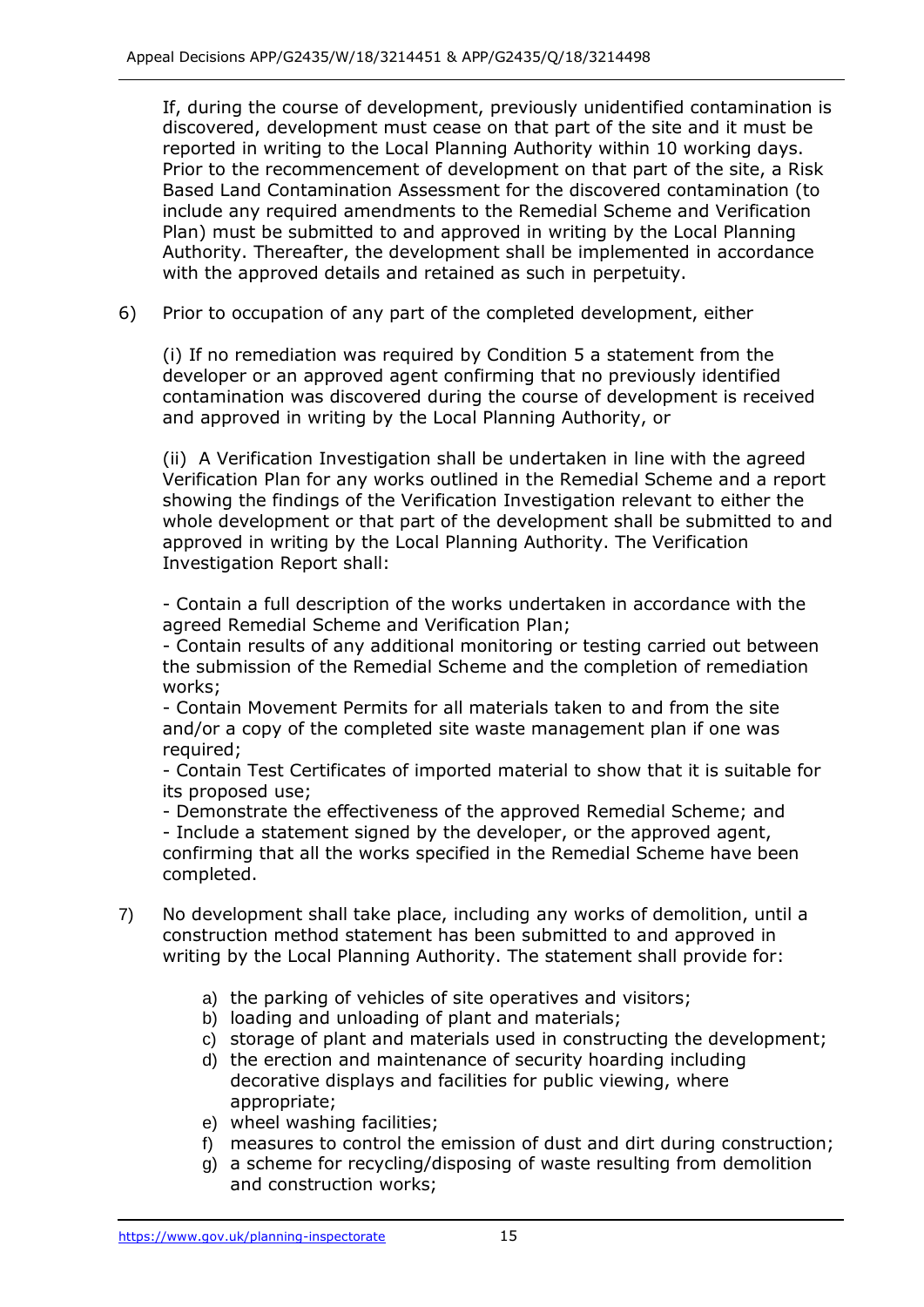h) delivery, demolition and construction working hours.

The approved construction method statement shall be adhered to throughout the construction period for the development.

- 8) No part of the development hereby permitted shall be occupied until such time as vehicular visibility splays of 2.4 x 65 metres have been provided at the site access. These shall thereafter be permanently maintained with nothing within those splays higher than 0.6 metres above the level of the adjacent footway/verge/highway.
- 9) No part of the development hereby permitted shall be occupied until such time as the access arrangements shown on Drg No. P0877.20160420.SK001 Rev B have been implemented in full.
- 10) Notwithstanding the submitted plans, no development shall commence until details of parking and turning have been submitted to and approved in writing by the Local Planning Authority. Thereafter the onsite parking provision shall be so maintained in perpetuity.
- *.* 11) No development shall take place until a scheme for foul drainage has been submitted to and approved in writing by the Local Planning Authority. The scheme shall be implemented in accordance with the approved details.
- 12) No development approved by this planning permission shall take place until such time as infiltration testing has been carried out to confirm or discount the suitability of the site for the use of infiltration as a drainage element, and the Flood Risk Assessment (FRA) has been updated accordingly to reflect this in the drainage strategy.

The results should conform to BRE Digest 365, details should also be submitted demonstrating that sufficient surface water storage can be provided on-site. Alternatively, the Lead Local Flood Authority would accept the proposal of an alternative drainage strategy that could be used should infiltration prove not to be feasible during the detailed design stage.

13) No development approved by this planning permission shall take place until such time as a surface water drainage scheme has been submitted to, and approved in writing by, the Local Planning Authority.

The scheme shall include the utilisation of holding sustainable drainage techniques with the incorporation of sufficient treatment trains to maintain or improve the existing water quality; the limitation of surface water run-off to equivalent greenfield rates; the ability to accommodate surface water run-off on-site up to the critical 1 in 100 year event plus an appropriate allowance for climate change, based upon the submission of drainage calculations; and the responsibility for the future maintenance of drainage features.

The scheme shall be fully implemented and subsequently maintained, in accordance with the timing and phasing arrangements embodied within the scheme or within any other period as may subsequently be agreed, in writing, by the Local Planning Authority.